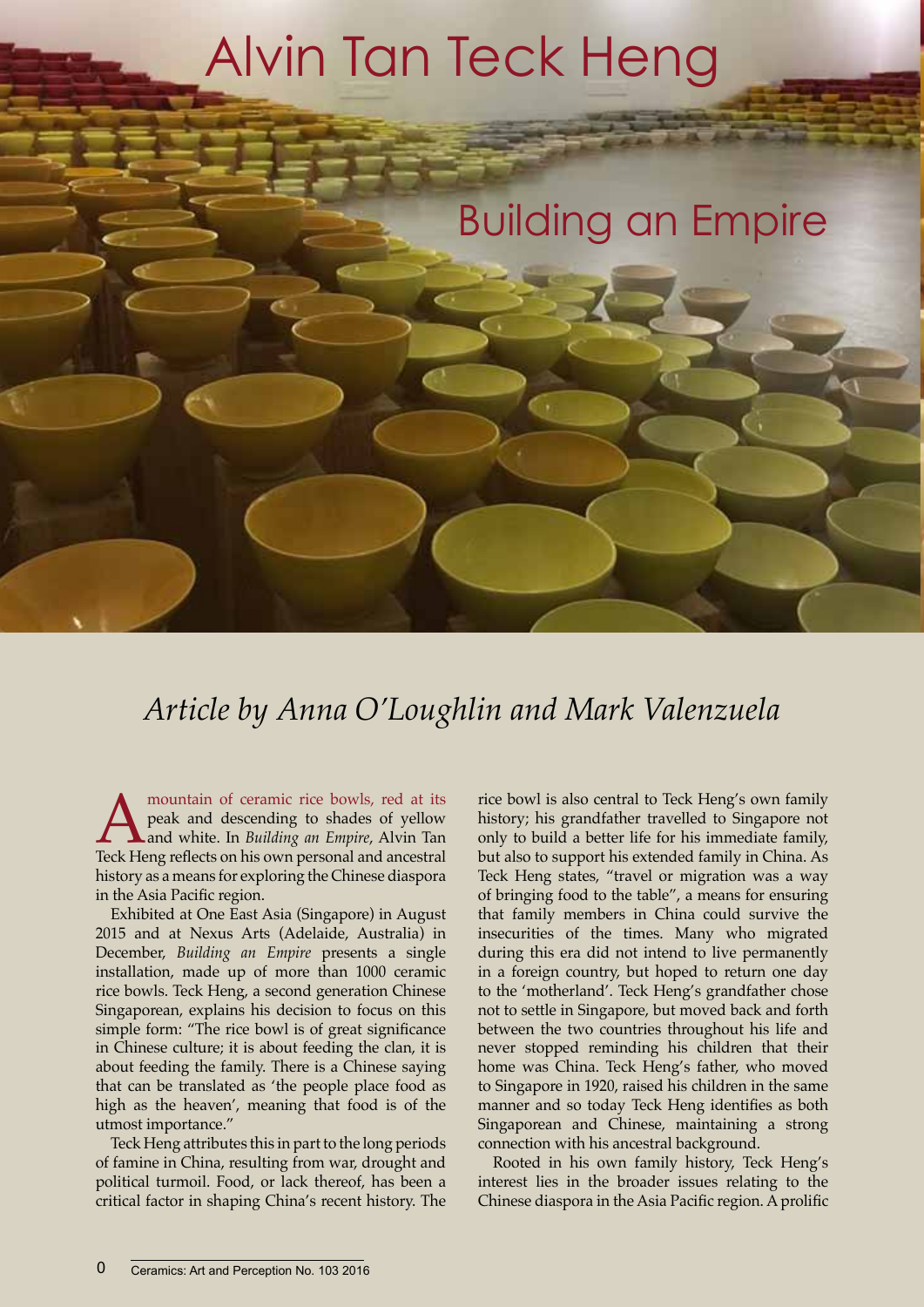

traveller throughout his life, Teck Heng has been in a position to observe positive and negative efects of Chinese migration and foreign direct investment in the region. He is particularly critical of 'dirty money' as a motivating factor for Chinese foreign investment. Despite his criticisms concerning corruption, Teck Heng is concerned that there is a growing resentment towards Chinese migrants among local communities and is wary of feeding into inaccurate stereotypes. While China's economic growth and foreign direct investment may be unprecedented, we need only consider recent history to gain an insight into the dangers of scapegoating. Post-colonial Southeast Asia was followed by a range of social and political responses to the economic successes of Chinese minority populations, from economic policies that placed restrictions upon Southeast Asian Chinese communities to the devastating violence of the anti-Chinese riots in Indonesia following the Asian Financial Crisis. As such, Teck Heng is careful to balance his criticism by also acknowledging the positive efects of Chinese migration and investment.

Through *Building an Empire,* Teck Heng confronts the viewer with a mass of repeated forms and a smattering of bright red amidst a sea of yellow. The work seems straightforward enough; if the red bowls are taken to represent China then the yellow bowls can be understood as the Chinese diaspora. *Building* 

*All photos are from Building an Empire. 2015. 1000 wheel-thrown stoneware glazed bowls and wood. Dimensions variable. All photos by Alvin Tan Teck Heng*

*an Empire,* however, is deceptive in its simplicity. In China, the colour yellow can symbolise royalty and power, an association based on the legendary Yellow Emperor. With this and the exhibition title in mind, the mass of yellow bowls expanding from the red core takes on an imperialist overtone. Is imperial expansion Teck Heng's concern? Or is he playing with our perceptions, forcing underlying fears and stereotypes to the surface in order to confront them? In Western societies, the colour yellow has commonly been used as a racial stereotype for Chinese people, and for Australian audiences it is likely to bring to mind a time when the 'Yellow Peril' was accepted ideology, underlying the Australian Government's 'White Australia Policy'.

The stark contrast between the red and yellow initially distracts from the smaller variations in colour amongst the yellow bowls. The gradual shift from vibrant yellow to near white can be seen as a reference to the westernisation of Chinese culture and values. Teck Heng believes that the contemporary context for Chinese migration is considerably diferent to that of his grandfather's era; that many Chinese migrants no longer look back to the 'motherland' but towards idealised visions of the West. With the yellow bowls becoming lighter and more diluted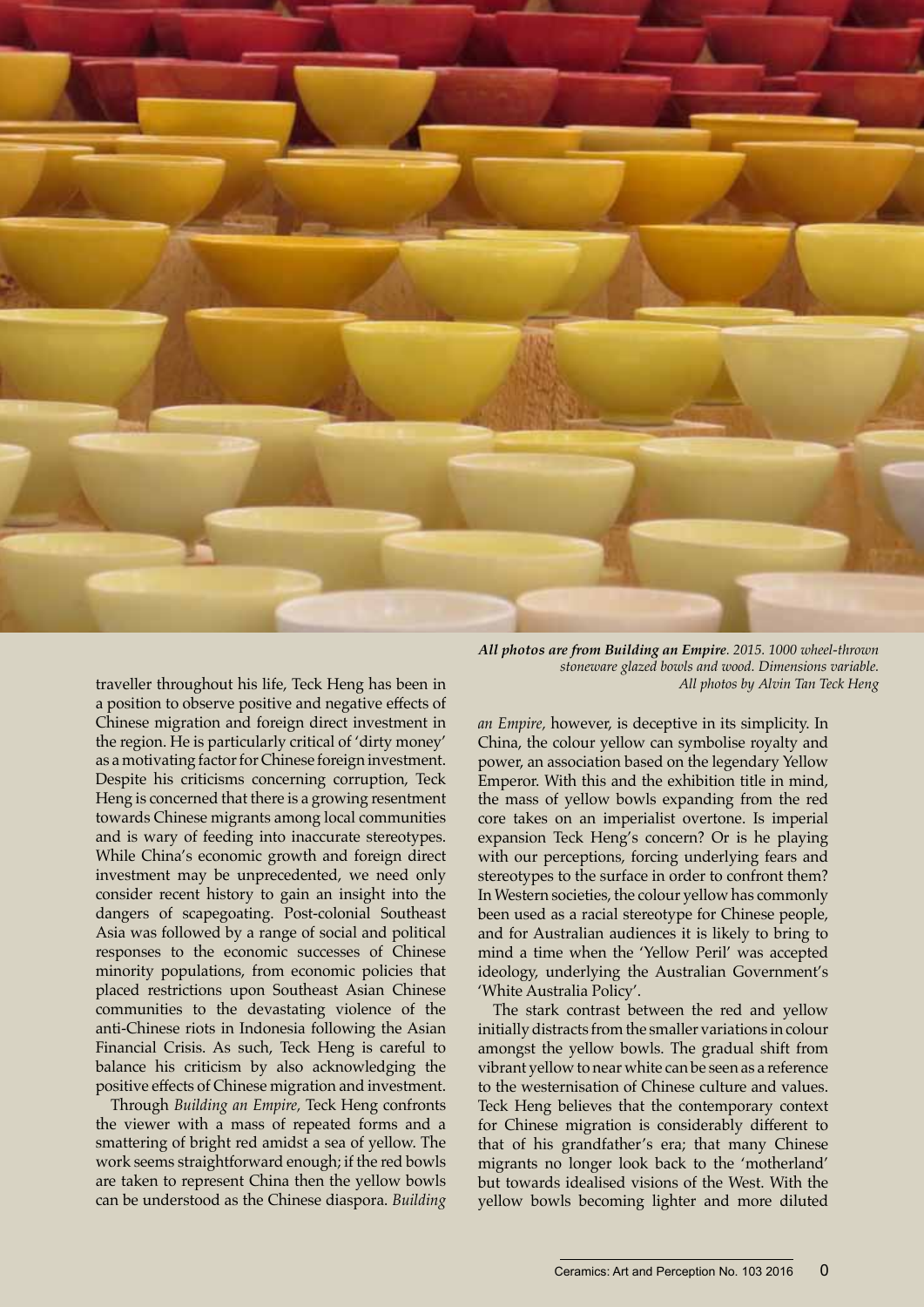